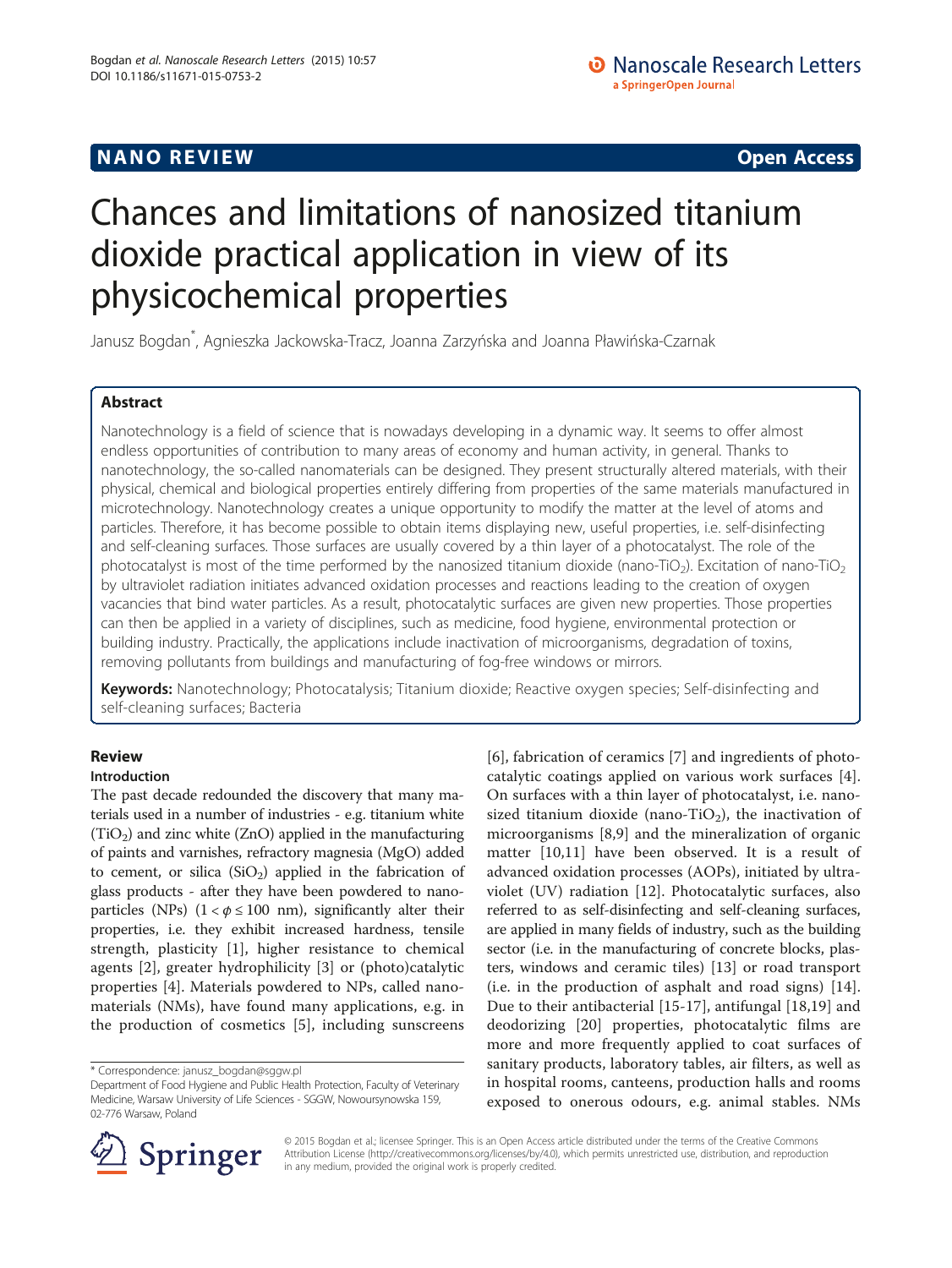can also assist in keeping clean various textile materials, such as garment, bed sheets and carpets [\[21](#page-7-0),[22\]](#page-7-0). Increasingly frequent are the opinions that NMs are very soon going to play a crucial role in medicine [[23\]](#page-7-0) as well as in a number of industries, including the pharmaceutical industry [\[24](#page-7-0)] and food processing [[25\]](#page-7-0), as weapons to destroy cancer cells and fight pathogens, as carriers of drugs in organisms or as agents modifying organoleptic parameters of food. It is assumed that the introduction of NMs in food industry, animal production, or medicine will contribute towards a more efficient prevention of food poisonings and food infections and will increase the animal welfare by creation of better living conditions for animals. It will also enhance the efficiency of antibiotic-based therapies.

There are different NMs applied to create photocatalytic coatings that confer on the surfaces self-cleaning and self-disinfecting properties. Among them, there are oxides of some metals, e.g. titanium dioxide  $(TiO<sub>2</sub>)$ , powdered to NPs [[26](#page-7-0)-[32](#page-7-0)]. Its undeniable attributes are low production costs, insolubility in most of the reaction environments and high photochemical stability [[33](#page-7-0)]. This oxide exists in three polymorphic forms: anatase, brookite and rutile, whereby only two of them, anatase and rutile, are widely used to obtain NMs [[34](#page-7-0)].

The number and variety of goods on the market that contain nanosized metal oxides, particularly nano-TiO<sub>2</sub>, are immense [\[35\]](#page-7-0). Therefore, the level of human exposure to their effects is varied. The omnipresence of nano-TiO<sub>2</sub> in the human environment may evoke justified concerns as to the potential impact of its catalytic properties on human health [\[36](#page-7-0)-[38](#page-7-0)].

# Toxicity of titanium dioxide to people and natural environment

Since the beginning of the twentieth century, there has been a greater industrial interest in  $TiO<sub>2</sub>$ . Then, this pigment started to be used, replacing toxic lead compounds applied in manufacturing of paints and varnishes. As the report of the Institute for Market Research Ceresana [[39\]](#page-7-0) indicates, the world production of  $TiO<sub>2</sub>$  - which, powdered to microparticles (MPs)  $(0.1 < \phi \le 100 \mu m)$ , is an odourless amorphic powder with a pristine white colour - amounted to 6.2 million tonnes in 2013. Its application as a white pigment is quite varied. This compound is applied in the production of paints [\[40](#page-7-0)], plastics [\[41](#page-7-0)], sunscreen cosmetics [\[42\]](#page-7-0) and foods (i.e. as pigment E-171) [\[43](#page-7-0)].

The issue of  $TiO<sub>2</sub>$  toxicity has been a research subject in many research centres around the world for many years. It is assumed that the microsized titanium dioxide (micro-TiO<sub>2</sub>) is harmless to people and animals [\[36,44](#page-7-0)]. As the dynamic development of nanotechnology goes on, however, there has been an increased concern that

this compound might be toxic in the NP form, though. There are studies proving that NPs of many other metal oxides, such as ZnO or MgO, are more harmful to people and animals than MPs of the same compounds [[45](#page-7-0)]. One of the main differences between micro-TiO<sub>2</sub> and nano-TiO<sub>2</sub> is a much bigger active surface of nano-TiO<sub>2</sub>, a feature resulting in a higher absorption rate of UV and a greater photocatalytic activity. Hence, nano-TiO<sub>2</sub>, contrary to micro-TiO<sub>2</sub>, was classified in the 2B group by the International Agency for Research on Cancer (IARC) [\[46\]](#page-7-0). The 2B group assembles compounds that might be carcinogenic for humans (to compare: in the same group, there are also chloroform, nitrobenzene, fumonisins B1 or ochratoxins A).

Yamamoto et al. [[47\]](#page-7-0) suggest that the nano-TiO<sub>2</sub> present in sunscreen cosmetics (with UV filter) enhances the creation of reactive oxygen species (ROS) in skin cells, a phenomenon that may result in DNA damages and mutations and consequently induce the development of cancer diseases. Dunford et al. [[48](#page-7-0)] and Subrahmanyam et al. [[49](#page-7-0)] share that opinion. In view of those findings, a question as to the safety of products containing nano- $TiO<sub>2</sub>$  must be thoroughly answered [\[50\]](#page-7-0).

In line with the Regulation (WE) 1223/2009 of the European Parliament and the Council [[51\]](#page-7-0), the maximum allowed amount of  $TiO<sub>2</sub>$  in toiletries may not exceed 25%. As Hansen [\[37](#page-7-0)] calculated, the consumers' exposure to nano-TiO<sub>2</sub> in face moisturizer creams, body care lotions or antiperspirants amounts annually to 26, 15 and 44  $\mu$ g kg<sup>-1</sup> body weight, respectively. A number of cosmetics manufacturers started to respond to consumers' fears and launched products containing nano- $TiO<sub>2</sub>$  in a new, safer formula. Effectively, the surface of nano-Ti $O_2$  particles is coated by a thin layer of ethylene glycol, and the particles are subsequently heated up to 300°C. In this temperature, the carbonization of ethylene glycol takes place. Therefore, the surface of nano- $TiO<sub>2</sub>$  particles becomes enfolded by a thin layer with a high carbon share that nearly completely stops their photocatalytic properties [\[5](#page-6-0)], without simultaneously altering their other physicochemical properties. It means that nano-TiO<sub>2</sub> modified in this way is safe for the human skin. For example, when added to sunscreens, it can effectively protect the skin from negative effects of sun radiation, without generating any ROS at the same time. It seems, therefore, that the real risk of health loss due to cosmetics containing nano-TiO<sub>2</sub> is scarce [[50\]](#page-7-0).

There are still very few studies available that would handle the issue of natural environment infiltration by nano-TiO<sub>2</sub>, its accumulation in water and soil, and its impact on organisms living in those miscellaneous environments [[52\]](#page-7-0). According to the report by the United States Environmental Protection Agency (USEPA) [\[53](#page-7-0)],  $TiO<sub>2</sub>$  is freed to the atmosphere, surface waters and soil,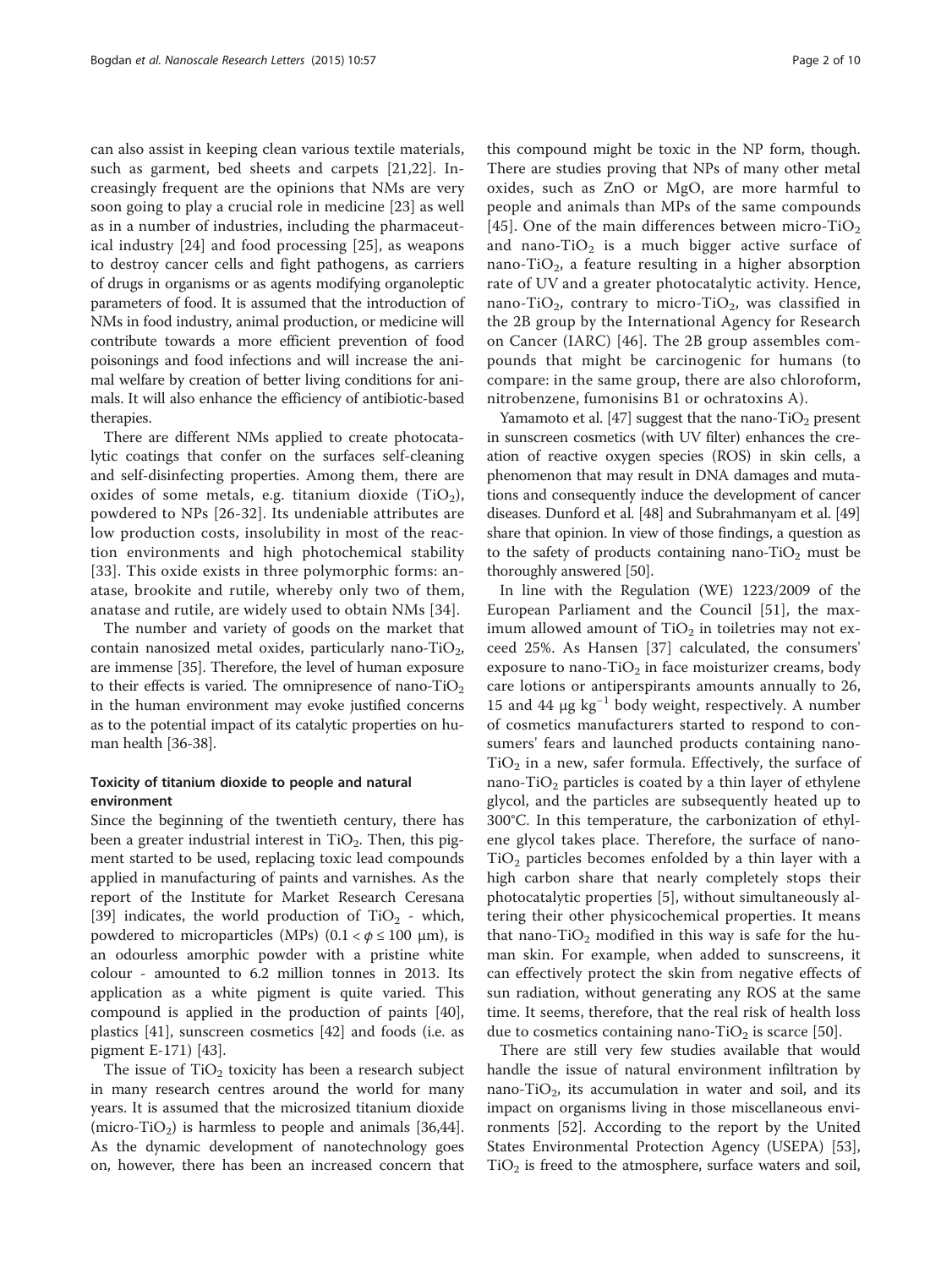i.e. from such sources as already mentioned sunscreens, sun protecting textiles, plasters, paints or food packaging. Those data are confirmed by many authors [\[54-58](#page-7-0)]. Gottschalk et al. [[59\]](#page-7-0) present the opinion that nano- $TiO<sub>2</sub>$  occurs in a higher concentration in benthic sediments than in water. The conclusions are based on the water ecosystems studies with regard to their pollution by nanosized metal oxides. Mueller and Nowack [\[60](#page-7-0)] were the first to determine the quantitative risk for water animals coming from the presence of nano-TiO<sub>2</sub> in their environment. By comparing the predicted effect concentration (PEC) of nano-TiO<sub>2</sub> in various water habitats (0.70 to 9.60 ppb) with the predicted no effect concentration (PNEC) (less than 1.00 ppb), the authors discovered that the danger of nano- $TiO<sub>2</sub>$  for water biotope animals, including pollution-sensitive water purity indicator species (such as Anodonta anatina, Heloecius cordiformis and *Limanda limanda*), is non-existent (PEC/PNEC  $\leq$  1) or at most barely present  $(1 < PEC/PNEC \le 10)$ . Having conducted their own studies, Gottschalk et al. [[61\]](#page-7-0) reached similar conclusions with respect to soil fauna, i.e. soil purity bioindicators (such as Lumbricus terrestris and Orchesella cincta).

Effective immobilization of nano-TiO<sub>2</sub> on surfaces covered by photocatalytic films remains a crucial problem. The application of nano-TiO<sub>2</sub> onto surfaces by means of magnetron sputtering deposition [[62](#page-7-0)], chemical vapour deposition [[63](#page-7-0)] or sol-gel deposition [[64](#page-7-0)] results in an inseparably base-fixed, resistant to mechanical factors, thin layer of photocatalyst. The application of those technologies allows to significantly reduce the health damage risk, resulting from the transmission of nano-TiO<sub>2</sub> from photocatalytic coatings to the environment and from the contact of free NPs, i.e. with human or animal bronchial epithelial cells.

#### Photocatalytic properties of titanium dioxide

The interest in nano-TiO<sub>2</sub> started with the discovery of its catalytic properties induced by UV radiation, in the beginning of the 1970s of the twentieth century [[65](#page-7-0)] and it is still growing [\[12,](#page-6-0)[66,](#page-7-0)[67\]](#page-8-0). There is already a lot of literature data presenting the mechanism of the conversion of solar energy into chemical energy and on the possibilities of increasing the photocatalysis efficiency, both homogeneous (e.g.  $O_3$ /UV) and heterogeneous (e.g.  $TiO<sub>2</sub>/UV$ , in case when the catalyst is located in the same and in the other thermodynamic phase, respectively, as the substrates and products of reaction [\[33,](#page-7-0)[68](#page-8-0),[69](#page-8-0)]. The catalytic properties of semiconductors, e.g. of  $TiO<sub>2</sub>$ , can be explained by their electron structure. They have a valence band (VB) full with electrons and an electron-free conduction band (CB). The energy difference  $(\Delta E)$  between those bands, defined as band gap, also referred to as energy gap, presents the amount of energy which must be delivered in

order to excite an electron from VB to CB. For three polymorphic  $TiO<sub>2</sub>$  forms, brookite, anatase and rutile, the width of the energy gap amounts to 2.9, 3.0 and 3.2 eV, respectively, an equivalent of the electromagnetic radiation photon energy with a wavelength of  $\lambda$  < 400 nm. In biological experiments, to excite semiconducting metal oxides (e.g.  $TiO<sub>2</sub>$ ), the UV radiation is used, mainly in the near-ultraviolet range (UV-A,  $\lambda$  = 315 to 400 nm) [[70](#page-8-0)-[73](#page-8-0)], and to a lesser extent, the UV radiation with a wavelength in the indirect ultraviolet range (UV-B,  $\lambda$  = 280 to 315 nm) [[70](#page-8-0),[72](#page-8-0)]. The application of far ultraviolet (UV-C,  $\lambda = 100$ to 280 nm) as an agent initiating AOPs poses a serious danger to human health [[72](#page-8-0)].

As a result of the semiconductor excitation, an electron (e− ) excites from VB to CB, leaving behind a positively charged electron hole (h<sup>+</sup>) hence generating a specific 'hole-electron' pair (h+ + e<sup>−</sup> ) [\[33,](#page-7-0)[69](#page-8-0)] (Figure [1\)](#page-3-0).

This highly instable condition, called exciton, exhibits strong redox properties. The electron holes  $(h<sup>+</sup>)$  that condition oxidation processes, together with electrons (e<sup>−</sup> ) that determine reduction processes, react with molecular oxygen  $(O_2)$ , water molecules  $(H_2O)$  or hydroxyl ions (OH<sup>−</sup> ), generating thereby ROS, such as superoxide anion radicals ('O<sub>2</sub>), hydroxyl radicals ('OH) or hydrogen peroxide molecules  $(H_2O_2)$  [\[33](#page-7-0),[69\]](#page-8-0) (Figure [1\)](#page-3-0).

ROS that emerge on the photocatalytic surfaces, such as hydroxyl radicals (• OH), superoxide anion radicals (' $O_2^-$ ) and hydrogen peroxide (H<sub>2</sub>O<sub>2</sub>), not only inactivate but also oxidize bacteria, yeasts and moulds to  $CO<sub>2</sub>$  and  $H<sub>2</sub>O$  [[18,19,](#page-7-0)[74](#page-8-0),[75](#page-8-0)], similarly as molecules of nearly all organic compounds [\[11](#page-6-0)[,76\]](#page-8-0) (Figure [1](#page-3-0)). Among the mineralized compounds, there are hydrocarbons, alcohols, aldehydes, ketones, and aromatic compounds [[33](#page-7-0),[69](#page-8-0)] which are dangerous to human health, as well as dioxins and polychlorinated biphenyls (PCBs) [[77,78\]](#page-8-0) which are present in air and wastewater. Oxidized organic compounds are often onerous and hard to remove from air [[79\]](#page-8-0), water [\[80](#page-8-0)] and solid surfaces (e.g. windows, building exteriors and machines) [\[75](#page-8-0)], whereby inactivated microorganisms are frequently pathogens which are dangerous for humans and animals [[81](#page-8-0)]. Due to photocatalytic properties,  $TiO<sub>2</sub>$  is applied, after powdering to NPs, in AOPs and UV radiation-based methods for pathogen inactivation and organic pollutant decomposition [[82\]](#page-8-0).

# Superhydrophilicity and superhydrophobicity of titanium dioxide

Apart from photocatalytic properties, another unique feature of nano-TiO<sub>2</sub> is strong hydrophilicity, induced by UV radiation, and called superhydrophilicity [\[33](#page-7-0)[,67](#page-8-0)]. This mechanism provides that CB excited electrons (e<sup>−</sup> ) reduce ions  $Ti^{4+}$  to ions  $Ti^{3+}$  (see Equation [1](#page-3-0)), while electron holes (h<sup>+</sup>) oxidize oxide anions ( $O<sup>2−</sup>$ ) to molecular oxygen  $(O_2)$  (see Equation [2\)](#page-3-0). Generated oxygen molecules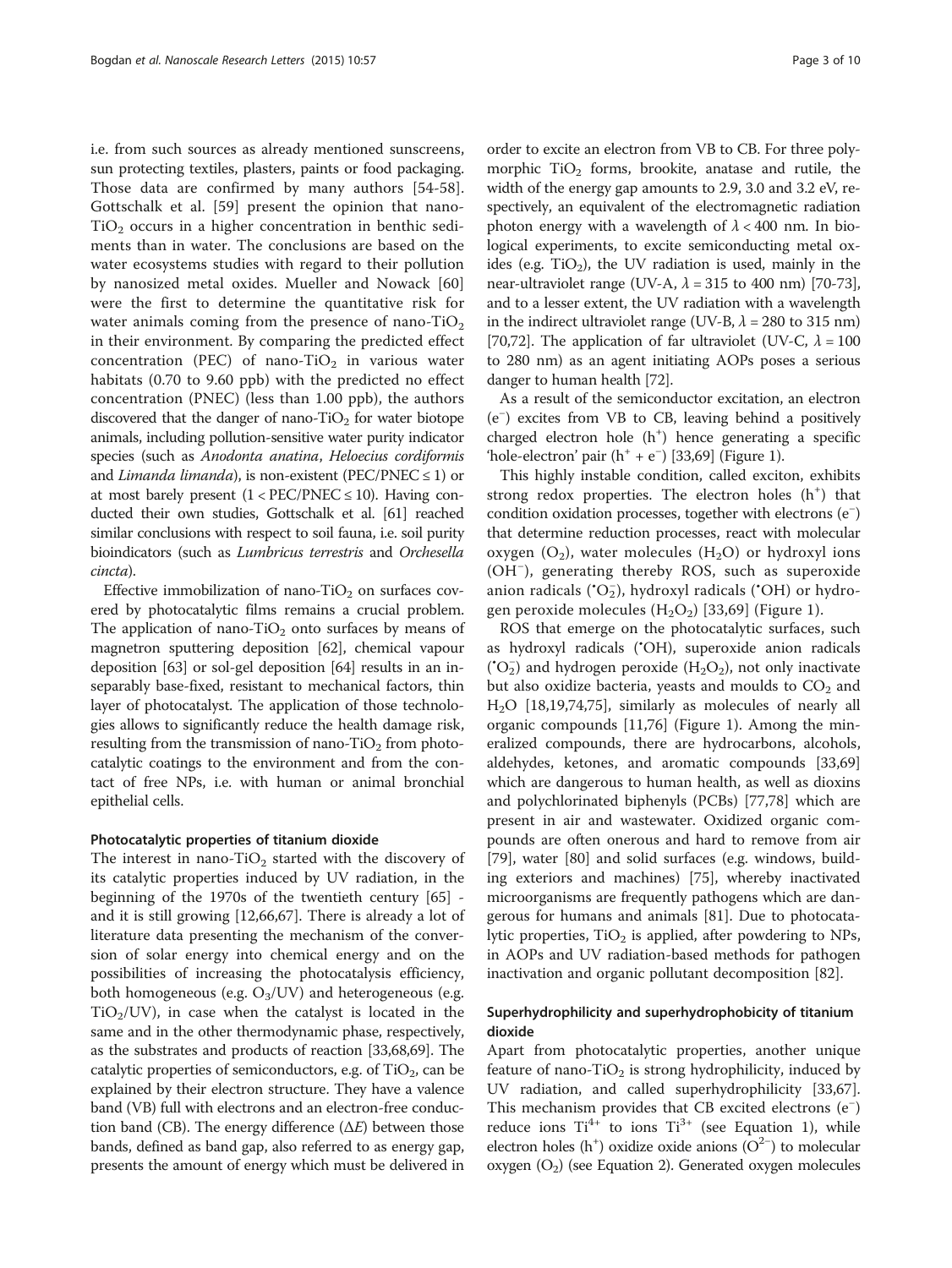<span id="page-3-0"></span>

are removed from the nano-TiO<sub>2</sub> surface. The remaining oxygen vacancies react with water molecules (H-OH). As a result, oxygen vacancies bind to the surface covered by a thin layer of nano-TiO2 hydroxyl ions (OH<sup>−</sup> ) that are responsible for the surface's superhydrophilicity.

$$
TiO2(e-) + Ti4+ \rightarrow Ti3+.
$$
 (1)

$$
4TiO2(h+) + 202- \rightarrow O2\uparrow.
$$
 (2)

The longer such surface is exposed to UV irradiation, the smaller the contact angle becomes, which is defined as an angle between the solid matter plane and the plane tangent to liquid drop placed on that solid matter (in the tangent point of liquid and solid matter) (Figure 2).

Thirty minutes after the exposure of the photocatalytic surface to UV radiation, the contact angle is close to zero. It means that water shows a tendency to ideally spread over the surface. It allows to obtain a thin, homogeneous, quickly evaporating, invisible and pollutantremoving film of water [\[83\]](#page-8-0). That is why glass surfaces covered by a thin layer of nano-TiO<sub>2</sub> are applied in manufacturing of fog-free mirrors [\[84](#page-8-0)] or self-cleaning windows [[66\]](#page-7-0). It is not the only example of the practical application of the nano-TiO<sub>2</sub> strong hydrophilicity. Thanks to its superhydrophilicity, nano-TiO<sub>2</sub> is also widely used in production of self-cleaning plasters [[10](#page-6-0)], paints [\[40\]](#page-7-0) and plastics  $[6,41]$  $[6,41]$  $[6,41]$ .

Surfaces covered by a thin layer of nano-TiO<sub>2</sub> do not become polluted even in the dark. Its particles are responsive also to water or pollutants and act as little 'piles'. They push water drops and dust particles off the surface, hence preventing the surface from becoming wet or dirty. For the first time, this phenomenon was observed with Nelumbo nucifera, an angiosperm plant, and it was given the name lotus effect [\[85\]](#page-8-0). Surfaces displaying identical properties can also be found in animals, for example, the chitin armour of some insects, such as Stenocara gracilipes [[86\]](#page-8-0). This phenomenon is referred to as superhydrophobicity [\[87](#page-8-0)] (Figure [3\)](#page-4-0).

To summarize, surfaces covered by photocatalytic coatings that contain nanosized metal oxides, i.e. nano- $TiO<sub>2</sub>$ , exhibit - when irradiated by UV - not only antistatic



contact angle is an acute angle,  $0^{\circ} < a < 90^{\circ}$  (b).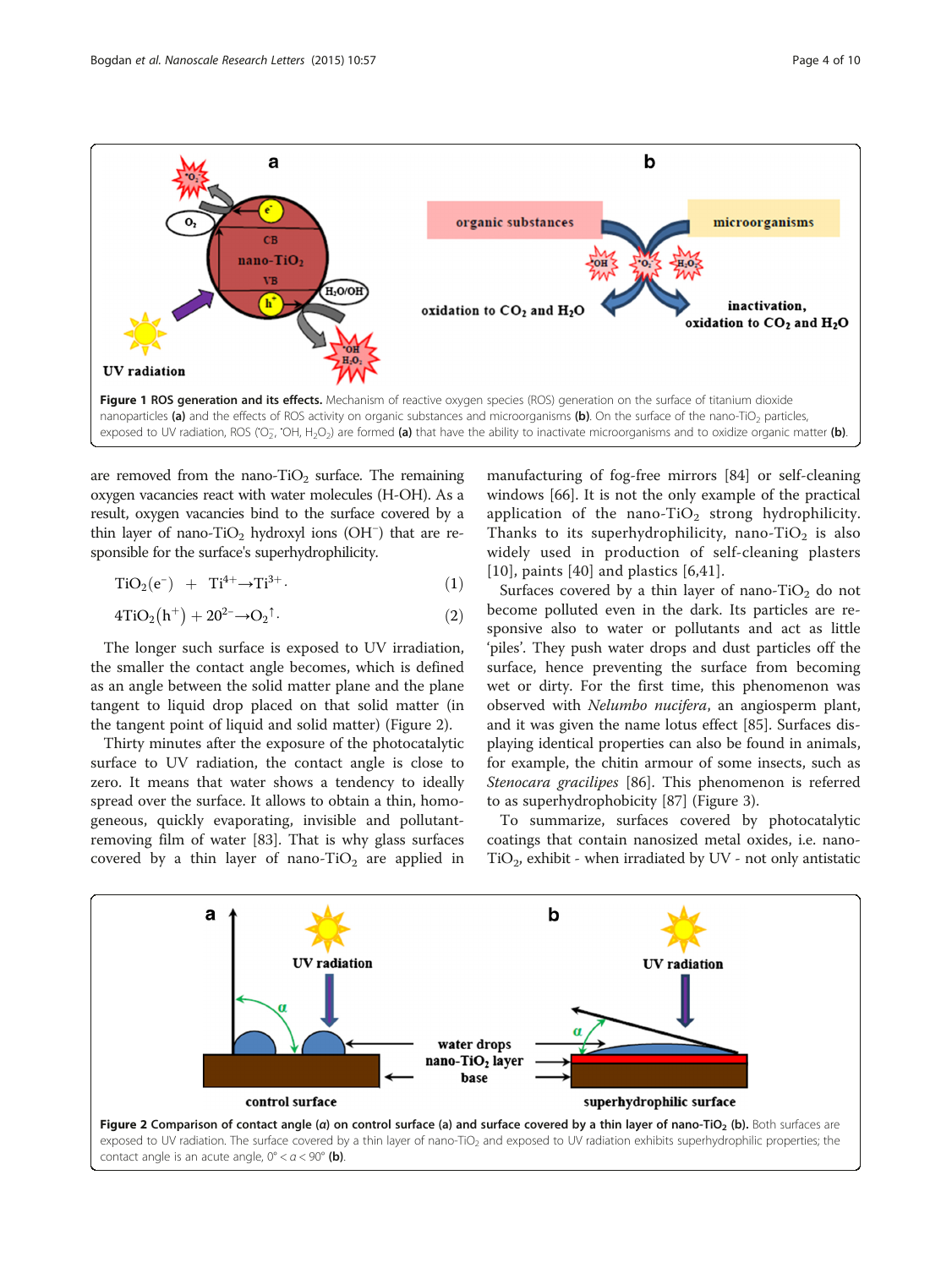<span id="page-4-0"></span>

[[33](#page-7-0)] or deodorizing [\[20\]](#page-7-0) properties but, more importantly, they also have self-disinfecting [\[88,89](#page-8-0)] and self-cleaning abilities [[13](#page-6-0)[,66](#page-7-0)].

# Examples of TiO<sub>2</sub>/UV photocatalysis application in bacteria eradication

The majority of bacteria examined *in vitro* are common also in the natural environment, i.e. in water and soil, on the skin and in the digestive tract of humans and animals. Therefore, they may contaminate foods and may also form opportunistic biota in hospitals [[90-96](#page-8-0)]. In recent years, numerous studies have been focused on the aspect of using the photocatalysis phenomenon in eradication of pathogenic microorganisms in ventilation systems [[82,97-99\]](#page-8-0), water supplies [\[27,29,32](#page-7-0)[,82,100-103](#page-8-0)], sewage systems [\[104,105\]](#page-8-0) and on work surfaces (e.g. tables and floors) in medical centres [\[15,16](#page-7-0)[,106](#page-8-0)] or in food processing plants [[107](#page-8-0),[108](#page-8-0)]. Among the photocatalytic processes that have been most studied in the context of microorganism inactivation and degradation of toxic compounds to human and animals is the  $TiO<sub>2</sub>/UV$ process where titanium dioxide (TiO<sub>2</sub>), after it has been powdered to nanoparticles, performs as photocatalyst, and ultraviolet (UV) radiation is an agent generating reactive oxygen species [\[10](#page-6-0)].

#### Air purification

Catalytic properties of nano-TiO<sub>2</sub> exhibited in the presence of UV radiation give rise to its application, i.e. in decomposition of volatile organic compounds (VOC) [[79](#page-8-0)], as well as in inactivation of microorganisms [[99](#page-8-0)] present in building interiors of houses, offices or manufacturing sites [[109](#page-8-0)]. Bioaerosols are nowadays the main air pollutant in rooms [[98](#page-8-0)]. Many bacteria have been identified as infectious agents disseminated through ventilation systems. Among them, there are pathogens causing tuberculosis (Mycobacterium tuberculosis) [[110](#page-8-0)-[112](#page-8-0)], pneumonia (Streptococcus pneumoniae) [\[113\]](#page-8-0), scarlet fever (Streptococcus pyogenes) [[112,113\]](#page-8-0), diphtheria (Corynebacterium diphtheriae) [\[112](#page-8-0)] or whooping cough (Bordetella pertus-sis) [\[114](#page-8-0)]. To purify air in closed areas, high efficiency particulate air (HEPA) filters are applied [[115](#page-8-0)]. They arrest the majority of mechanical and biological pollutants. According to Goswami et al. [\[116\]](#page-8-0), an equally effective tool in fighting the pathogens can be photocatalysis. For the purposes of the studies evaluating the effectiveness of the  $TiO<sub>2</sub>/UV$  process in inactivation of pathogens in closed areas, the authors designed UV-transparent air recirculation systems, covered by a thin nano-TiO<sub>2</sub> layer. In this pioneering experiment, the air was completely free from microorganisms, and bacteria cells were entirely mineralized within a 5-h period of the  $TiO<sub>2</sub>/UV$  process [[97](#page-8-0)]. Later experiments were able to reduce this period down to less than 3 min [[98\]](#page-8-0). Photocatalytic processes, including the  $TiO<sub>2</sub>/UV$  process, are also an efficient tool in the eradication of bacteria spores, e.g. endospores of Bacillus cereus [[117](#page-9-0)], as well as in eradication of microorganisms applied in biological weapons, e.g. Bacillus anthracis [\[118](#page-9-0)].

#### Water treatment

The  $TiO<sub>2</sub>/UV$  process finds its practical application also in water treatment [\[101](#page-8-0)]. The rapid growth of the human population in recent decades induces the increase in demand for drinking water. Incorrect management of water resources results in a pollution upsurge of world water resources, reflected by the growing number of waterborne disease outbreaks (WBDO) [[119](#page-9-0)]. It might be attributed to the ineffective inactivation of pathogens in water treatment and water distribution systems and common disinfectants, such as chlorine, chlorine dioxide, chloramine or ozone [\[73](#page-8-0)]. Moreover, some pathogenic microorganisms, such as Legionella pneumophila, show limited susceptibility to traditional disinfectants like chlorine [[120](#page-9-0)]. Conventional water treatment methods generate around 600 harmful disinfection by-products (DBPs), such as trihalomethanes or chlorophenols [\[78](#page-8-0)[,121\]](#page-9-0). Those compounds are formed in chemical reactions between natural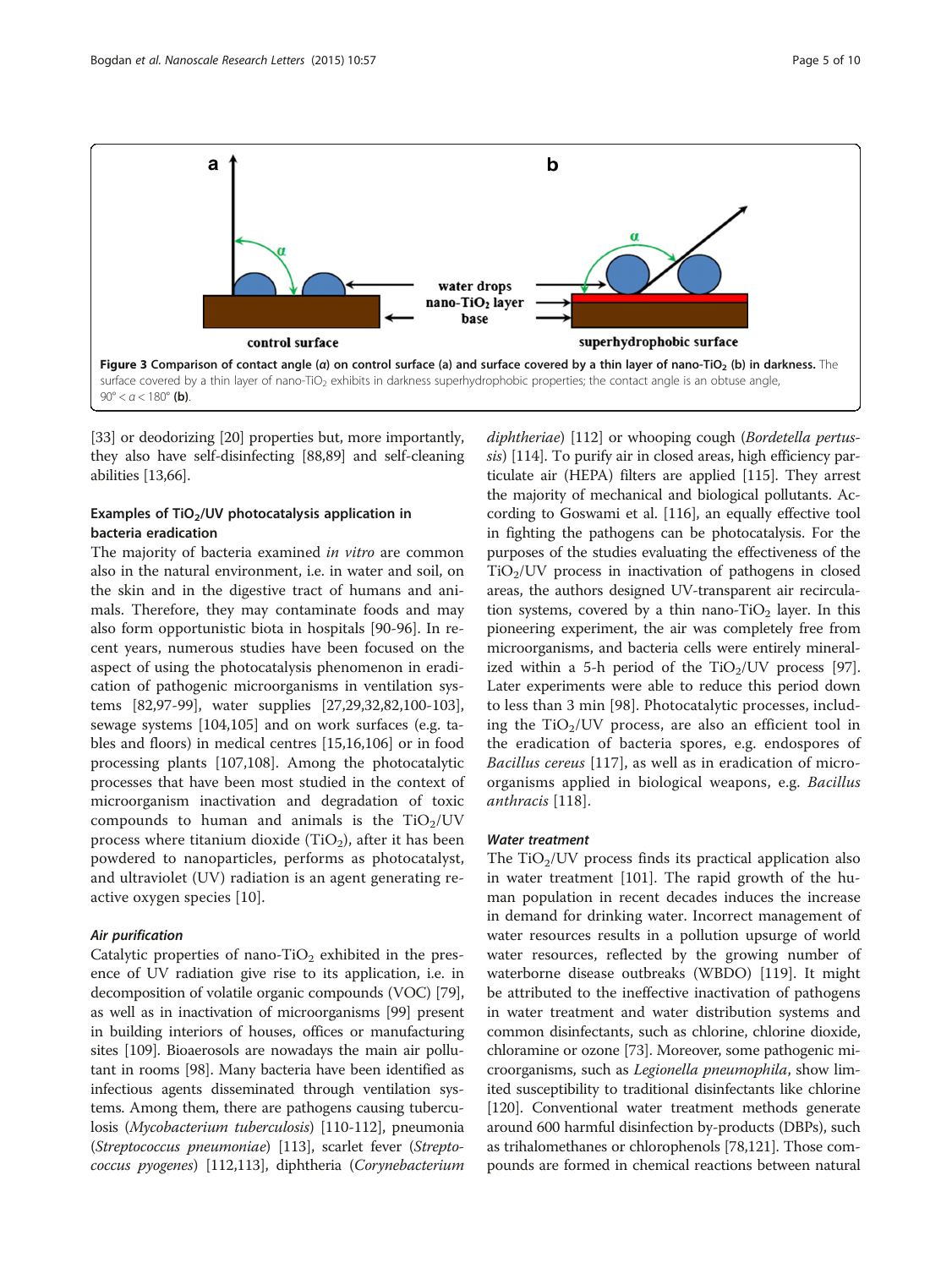organic substances and compounds of disinfectants with strong oxidizing properties. Many DBPs show carcinogenic, mutagenic and teratogenic properties [\[122](#page-9-0)]. An ideal disinfectant should have inactivating properties towards many species of microorganisms, should not induce forming of DBPs, must not negatively impact human health and should be low cost, easy to handle and to keep, non-invasive for work tools and harmless to the environment. Some NMs, e.g. nano-TiO<sub>2</sub>, fulfil those requirements and can, therefore, be used in both water treatment [[105](#page-8-0)[,123\]](#page-9-0) and disinfection of solid surfaces [[71](#page-8-0)[,124,125](#page-9-0)]. Already in the beginning of the 1980s in the twentieth century, Heller et al. [\[68\]](#page-8-0) reported that a small amount of catalytically active  $TiO<sub>2</sub>$  powder added to wastewater exposed to solar light purifies that water after some time, and the organic pollutants are decomposed into simple non-organic compounds. Due to mineralization of a number of organic and biological pollutions that takes place on surfaces covered by a thin layer of nano-TiO<sub>2</sub>, the application of the  $TiO<sub>2</sub>/UV$  process in the treatment of much polluted wastewater, i.e. in the treatment of water coming from resin plants, paper mills, dye-works and refineries [[100,103\]](#page-8-0), is being discussed, as well as its application in the decomposition of toxins released to water by cyano-bacteria [\[126](#page-9-0)]. The  $TiO<sub>2</sub>/UV$  process can also be rendered useful in hospitals as a tool to control the dissemination of Legionnaires disease, a disease induced by L. pneumophila, e.g. in hot water distribution systems [[127](#page-9-0)].

#### Disinfection of work areas and food packaging

Frequent and thorough disinfection of surfaces with the purpose to reduce the amount of bacteria and to prevent their dissemination is a necessity, e.g. in food processing plants, microbiological laboratories, veterinary medicine clinics and hospitals. Conventional disinfection methods, such as cleaning with chemical disinfectants, are work and time consuming and not always sufficient [\[128](#page-9-0)]. Photocatalytic processes taking place on surfaces covered by a thin layer on nanosized metal oxides (i.e., nano-TiO<sub>2</sub>) present an increasingly important alternative to traditional disinfection methods [[97,102,104](#page-8-0),[129,130\]](#page-9-0). A reason for the greater interest in the practical application of photocatalysis is its high bactericidal effectiveness in the treatment of microorganisms, such as Escherichia coli, Pseudomonas aeruginosa, Staphylococcus aureus and Enterococcus faecium [\[71,](#page-8-0)[129](#page-9-0),[131-134\]](#page-9-0), playing a crucial role in public health protection.

According to Szczawiński et al. [\[107,108\]](#page-8-0) as well as Tomaszewski and Jach [[62](#page-7-0)], the number of living cells of E. coli, P. aeruginosa, Salmonella Enteritidis and S. aureus on the floor and wall ceramic tiles (applied in production halls, hospital rooms or sanitary rooms) covered by a thin layer of nano-TiO<sub>2</sub> and exposed to UV radiation for 2 min was reduced by 6 to 7 logarithmic units, depending on the

method of photocatalytical layer deposition and on the kind of tiles (shiny or matt). On control surfaces, the bacteria reduction rate amounted to around 1 logarithmic cycle.

The  $TiO<sub>2</sub>/UV$  process can also be applied in disinfection of food packaging. Its high efficiency in eradication of E. coli (strain ATCC11775) has been repeatedly proven [[135](#page-9-0)], similar to the eradication of *Listeria monocytogenes* [[136](#page-9-0)] from plastic bags and containers used for food storage.

The importance of effective surface disinfection in food manufacturing can hardly be overestimated. Shortcomings in this field have frequently caused various ingestions and poisonings. After an epidemic caused by E. coli (strain O157:H7) in Japan, the influence of the  $TiO<sub>2</sub>/UV$  process on the decomposition of the toxin produced by this bacterial strain was examined. The results showed that after 120 min of the  $TiO<sub>2</sub>/UV$  process, a partial decomposition of the toxin occurred, and after a further 2 h, its entire decomposition followed [\[33](#page-7-0)]. The studies by Oza et al. [\[137\]](#page-9-0) confirmed high effectiveness of the  $TiO<sub>2</sub>/UV$  process not only in the decomposition of the toxin, but also in the inactivation of the bacteria producing the toxin. Guillard et al. [[82](#page-8-0)] observed in their experiments on E. coli (strain PHL1273 with curli, a sort of long, flaccid adhesive fibres, a proteinaceous component of an extra-cellular matrix, formed on the surface of some bacteria species, allowing the bacteria to cling to the bottom) a reduction in the TBC by 7 logarithmic units after no more than 3 min of the  $TiO<sub>2</sub>/UV$ process.

As Szczawiński et al. [\[107,108\]](#page-8-0) report, the application of photocatalytic surfaces, such as of ceramic wall tiles covered by a thin layer of nano-TiO<sub>2</sub>, in food processing plants, veterinary clinics, hospitals, treatment rooms, laboratories and wherever the UV radiation to disinfect surfaces is put to use, should significantly increase the disinfection effectiveness and contribute to a dramatic improvement of hygiene conditions in those areas. It has been pointed out for many years that photocatalytic processes can become a tool of a permanent surface disinfection of those items that people are in frequent contact with, e.g. door handles, taps or toilet seats [[138](#page-9-0)]. Thereby, the disinfection process using AOPs can be broadly applied in the public areas, such as in toilets, schools, railway and bus stations, hotels, public transport and airports.

The  $TiO<sub>2</sub>/UV$  process does not only inactivate microorganisms, but also induces the mineralization of organic matter such as dead microorganisms [\[10,11](#page-6-0)]. Jacoby et al. [\[11](#page-6-0)] observed the inactivation of all cells of E. coli on a test ceramic surface after 30 min of the  $TiO<sub>2</sub>/UV$  process. After the next 45 min, 54% of the dead bacteria cells were completely oxidized to  $CO<sub>2</sub>$  and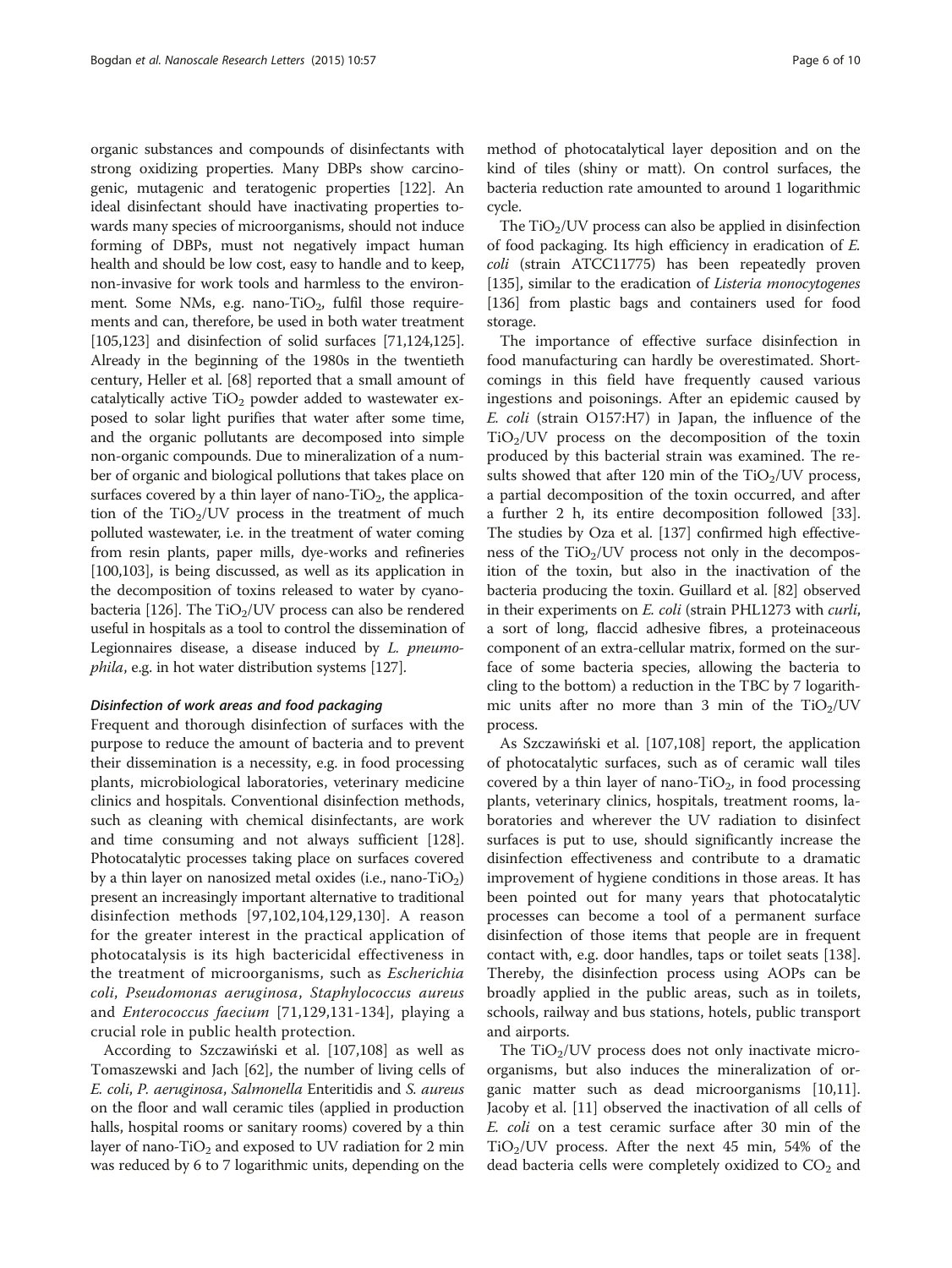<span id="page-6-0"></span> $H<sub>2</sub>O$ . In other experiments, the prolonged  $TiO<sub>2</sub>/UV$ process caused a complete mineralization of four strains of L. pneumophila (997, 1004, 1009, ATCC33153) [\[120](#page-9-0)]. Those studies have confirmed both the bactericidal properties and the self-cleaning properties of surfaces covered by a thin layer of nano-TiO<sub>2</sub> and exposed to the UV radiation.

## Disinfection of medical appliances

The AOP-based disinfection process has been tested also with regard to its feasibility in medicine [[139\]](#page-9-0). Here, nano-TiO<sub>2</sub> is used as a component of photocatalytic films covering catheters [\[140\]](#page-9-0), scalpels [\[141](#page-9-0)] and surgical masks [\[142](#page-9-0)]. Ohko et al. [[98\]](#page-8-0) stated that the effectiveness of the UV-based disinfection of catheters is three times higher if they were covered by a thin layer of nano-TiO<sub>2</sub>. A similar result of the TiO<sub>2</sub>/UV application was observed with infected dental implants [[143,144](#page-9-0)]. High bactericidal efficiency of the  $TiO<sub>2</sub>/UV$  process was also reported in orthopaedics and cosmetic surgery in the case of S. aureus on implants coated by a thin layer of nano-TiO<sub>2</sub> [\[94\]](#page-8-0). It seems, therefore, photocatalytic processes can present a valuable method to reduce bacterial infections resulting from the application of implants in medicine.

### **Conclusions**

Nanotechnology allows modifying the properties of various materials through alteration of their structure at the level of atoms and molecules. Thus, products can be designed that are incomparably better than microtechnology products. Materials, components or devices designed using nanotechnology display a number of precious properties, i.e., they can be small, light, quick or efficient. Nanotechnology is regarded as the key technology of the twenty-first century. It appears as a source of new development opportunities for many economy sectors, and it may contribute to a better environmental protection. It can also assist in finding solutions to many problems in medicine, food hygiene and public health protection.  $TiO<sub>2</sub>$  powdered to NPs is a material that, after it has been coated on surfaces and exposed to UV radiation, gives to those surfaces self-cleaning and self-disinfecting properties. This compound has, however, one important weakness: it absorbs UV radiation  $(\lambda < 400 \text{ nm})$ , only that amounts to approximately 3% of the electromagnetic radiation spectrum that reaches the Earth. Thus, studies are already ongoing to examine the possibility of visible light (VL) (400 nm <  $\lambda$  < 700 nm) to excite nano-TiO<sub>2</sub> that, if successful, would largely increase the effectiveness of photocatalysis and widen its application range. Photocatalytic processes, leading to inactivation of pathogens and to mineralization of organic pollutants on the surfaces coated by a thin layer of

a photocatalyst, i.e. nano-TiO<sub>2</sub>, present a valid supplement of the traditional disinfecting methods. AOPbased disinfection is rapid and effective. Its application in the public space on a wide scale, especially where traditional disinfecting methods do not appear sufficient, can largely improve the sanitary and hygienic conditions, restrict the dissemination of pathogens, as well as reduce the number of food contaminations and poisonings. Photocatalytic processes help also keep the building walls clean for many years, road signs to not get dirty quickly and mirrors to not become covered by fog. It is supposed that nanomaterials - including nano-TiO<sub>2</sub> - can play a crucial role, e.g. in medicine, food hygiene or public health protection. Will it be so, indeed? Let us wait and see. Nanotechnologists have not yet said their final 'nanoword'.

#### Competing interests

The authors declare that they have no competing interests.

#### Authors' contributions

JB performed the overall review and drafted the manuscript. AJT and JZ conducted the research work on the latest developments in the application of TiO<sub>2</sub>/UV photocatalysis in bacteria eradication, and helped draft the manuscript and sequence alignment. JPC is the main coordinator of this manuscript and prepared its revision. All authors read and approved the final manuscript.

#### Received: 9 December 2014 Accepted: 12 January 2015 Published online: 11 February 2015

#### References

- 1. Heo SJ, Sinnott SB. Computational investigation of the mechanical properties of nanomaterials. Diam Relat Mater. 2009;18(2–3):438–42.
- 2. Tjong SC, Chen H. Nanocrystalline materials and coatings. Mater Sci Eng R Rep. 2004;45(1):1–88.
- 3. Lee YC, Hong YP, Lee HY, Kim H, Jung YJ, Ko KH, et al. Photocatalysis and hydrophilicity of doped TiO<sub>2</sub> thin films. J Colloid Interface Sci. 2003;267(1):127–31.
- 4. Costa AL, Ortelli S, Blosi M, Albonetti S, Vaccari A, Dondi M. TiO<sub>2</sub> based photocatalytic coatings: from nanostructure to functional properties. Chem Eng J. 2013;225:880–6.
- 5. Mihranyan A, Ferraz N, Strømme M. Current status and future prospects of nanotechnology in cosmetics. Prog Mater Sci. 2012;57(5):875–910.
- 6. Wakefield G, Green M, Lipscomb S, Flutter B. Modified titania nanomaterials for sunscreen applications - reducing free radical generation and DNA damage. Mater Sci Technol. 2004;20(8):985–8.
- 7. Belyakov AV. Introduction of nanomaterials and nanotechnologies in ceramics plants. Glass Ceram. 2010;67(7–8):203–8.
- 8. Cheng CL, Sun DS, Chu WC, Tseng YH, Ho HC, Wang JB, et al. The effects of the bacterial interaction with visible-light responsive titania photocatalyst on the bactericidal performance. J Biomed Sci. 2009;16(1):7.
- 9. Hu C, Guo J, Qu J, Hu X. Photocatalytic degradation of pathogenic bacteria with Agl/TiO<sub>2</sub> under visible light irradiation. Langmuir. 2007;23(9):4982-7.
- 10. Chen F, Yang X, Xu F, Wu Q, Zhang Y. Correlation of photocatalytic bactericidal effect and organic matter degradation of  $TiO<sub>2</sub>$  part I: observation of phenomena. Environ Sci Technol. 2009;43(4):1180–4.
- 11. Jacoby WA, Maness PC, Wolfrum EJ, Blake DM, Fennell JA. Mineralization of bacteria cell mass on a photocatalytic surface in air. Environ Sci Technol. 1998;32(17):2650–3.
- 12. Carp O, Huisman CL, Reller A. Photoinduced reactivity of titanium dioxide. Prog Solid State Chem. 2004;32(1):33–177.
- 13. Khataee R, Heydari V, Moradkhannejhad L, Safarpour M, Joo SW. Self-cleaning and mechanical properties of modified white cement with nanostructured TiO2. J Nanosci Nanotechnol. 2013;13(7):5109–14.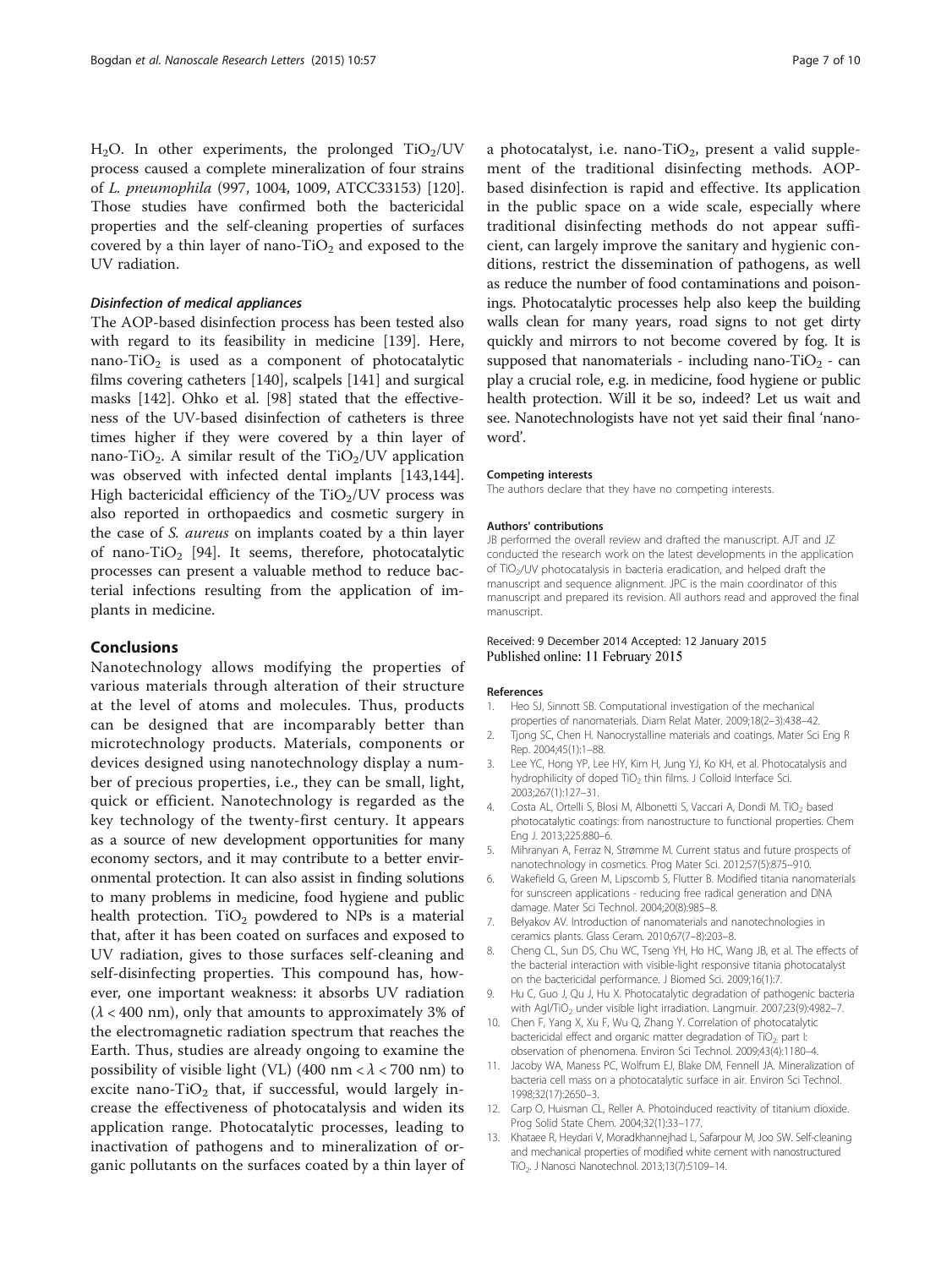- <span id="page-7-0"></span>14. Fang C, Yu R, Liu S, Li Y. Nanomaterials applied in asphalt modification: a review. J Mater Sci Technol. 2013;29(7):589–94.
- 15. Chung CJ, Lin HI, Tsou HK, Shi ZY, He JL. An antimicrobial TiO<sub>2</sub> coating for reducing hospital-acquired infection. J Biomed Mater Res B Appl Biomater. 2008;85(1):220–4.
- 16. Lin H, Xu Z, Wang X, Long J, Su W, Fu X, et al. Photocatalytic and antibacterial properties of medical-grade PVC material coated with TiO<sub>2</sub> film. J Biomed Mater Res B Appl Biomater. 2008;87(2):425–31.
- 17. Muranyi P, Schraml C, Wunderlich J. Antimicrobial efficiency of titanium dioxide-coated surfaces. J Appl Microbiol. 2010;108(6):1966–73.
- 18. Akiba N, Hayakawa I, Keh ES, Watanabe A. Antifungal effects of a tissue conditioner coating agent with TiO<sub>2</sub> photocatalyst. J Med Dent Sci. 2005;52(4):223–7.
- 19. Wolfrum EJ, Huang J, Blake DM, Maness PC, Huang Z, Fiest J, et al. Photocatalytic oxidation of bacteria, bacterial and fungal spores, and model biofilm components to carbon dioxide on titanium dioxide-coated surfaces. Environ Sci Technol. 2002;36(15):3412–9.
- 20. Zhang H, Ge C, Zhu C, Li Y, Tian W, Cheng D, et al. Deodorizing properties of photocatalyst textiles and its effect analysis. Phys Procedia. 2012;25:240–4.
- 21. Dastierdi R, Montazer M, A review on the application of inorganic nano-structured materials in the modification of textiles: focus of anti-microbial properties. Colloids Surf B: Biointerfaces. 2010;79(1):5–18.
- 22. Kangwansupamonkon W, Lauruengtana V, Surassmo S, Ruktanonchai U. Antibacterial effect of apatite-coated titanium dioxide for textiles applications. Nanomedicine. 2009;5(2):240–9.
- 23. Sahoo SK, Parveen S, Panda JJ. The present and future of nanotechnology in human health care. Nanomedicine. 2007;3(1):20–31.
- 24. Foldvari M, Bagonluri M. Carbon nanotubes as functional excipients for nanomedicines: I Pharmaceutical properties. Nanomedicine. 2008;4(3):173–82.
- 25. Cushen M, Kerry J, Morris M, Cruz-Romero M, Cummins E. Nanotechnologies in the food industry - recent developments, risks and regulation. Trends Food Sci Technol. 2012;24(1):30–46.
- 26. Choi H, Antoniou MG, de la Cruz AA, Stathatos E, Dionysiou DD. Photocatalytic TiO2 films and membranes for the development of efficient wastewater treatment and reuse systems. Desalination. 2007;202(1–3):199–206.
- 27. Dunlop PSM, Byrne JA, Manga N, Eggins BR. The photocatalytic removal of bacterial pollutants from drinking water. J Photochem Photobiol A Chem. 2002;148(1–3):355–63.
- 28. Friedmann D, Mendive C, Bahnemann D. TiO<sub>2</sub> for water treatment: parameters affecting the kinetics and mechanisms of photocatalysis. Appl Catal B. 2010;99(3–4):398–406.
- 29. Obare SO, Mayer GJ. Nanostructured materials for environmental remediation of organic contaminants in water. J Environ Sci Health A Tox Hazard Subst Environ Eng. 2004;39(10):2549–82.
- 30. Pleskova SN, Golubeva IS, Verevkin IK, Pershin EA, Burenina VN, Korolikhin VV. Photoinduced bactericidal activity of TiO2 films. Prikl Biokhim Mikrobiol. 2011;47(1):28–32.
- 31. Reddy MP, Venugopal A, Subrahmanyam M. Hydroxyapatite-supported Ag-TiO<sub>2</sub> as Escherichia coli disinfection photocatalyst. Water Res. 2007;41(2):379–86.
- 32. Sun DD, Tay JH, Tan KM. Photocatalytic degradation of E. coli form in water. Water Res. 2003;37(14):3452–62.
- 33. Fujishima A, Rao TN, Tryk DA. Titanium dioxide photocatalysis. J Photochem Photobiol C Photochem Rev. 2000;1(1):1–21.
- 34. Hwang YK, Park SS, Lim JH, Won YS, Huh S. Preparation of anatase/rutile mixed-phase titania nanoparticles for dye-sensitized solar cells. J Nanosci Nanotechnol. 2013;13(3):2255–61.
- 35. Anpo M. Utilization of TiO<sub>2</sub> photocatalyst in green chemistry. Pure Appl Chem. 2000;72(7):1265–70.
- 36. Bystrzejewska B, Golimowski J, Urban PL. Nanoparticles: their potential toxicity, waste and environmental management. Waste Manage. 2009;29(9):2587–95.
- 37. Hansen SF. Regulation and risk assessment of nanomaterials: too little, too late? PhD thesis. Department of Environmental Engineering, Technical University of Denmark; 2009.
- 38. Roszak J, Stępnik M, Nocuń M, Ferlińska M, Smok-Pieniążek A, Grobelny J, et al. A strategy for in vitro safety testing of nanotitania-modified textile products. J Hazard Mater. 2013;256–257:67–75.
- 39. Ceresana. Market intelligence. Consulting. Market study: titanium dioxide. <http://www.ceresana.com/en/market-studies/chemicals/titanium-dioxide/> (2014). Accessed 20 Nov 2014.
- 40. Colling JH, Dunderdale J. The durability of paint films containing titanium dioxide - contraction, erosion and clear layer theories. Prog Org Coat. 1981;9(1):47–84.
- 41. Day RE. The role of titanium dioxide pigments in the degradation and stabilization of polymers in plastics industry. Polym Degrad Stab. 1990;21(1):73–92.
- 42. Jaroenworaluck A, Sunsaneeyametha W, Kosachan N, Stevens R. Characteristics of silica-coated  $TiO<sub>2</sub>$  and its UV absorption for sunscreen cosmetic applications. Surf Interface Anal. 2006;38(4):473–7.
- 43. Frazer L. Titanium dioxide: environmental white knight? Environ Health Perspect. 2001;109(4):174–7.
- 44. Menard A, Drobne D, Jemec A. Ecotoxicity of nanosized  $TiO<sub>2</sub>$ : review of in vivo data. Environ Pollut. 2011;159(3):677–84.
- 45. Landsiedel R, Kapp MD, Schulz M, Wiench K, Oesch F. Genotoxicity investigations on nanomaterials: methods, preparation and characterization of test material, potential artifacts and limitations-many questions, some answers. Mutat Res. 2009;681(2–3):241–58.
- 46. IARC Working Group on the Evaluation of Carcinogenic Risks to Humans. Carbon black, titanium dioxide and talc. IARC Monogr Eval Carcinog Risks Hum. 2010;93:1–413.
- 47. Yamamoto A, Honma M, Sumita T, Hanawa J. Cytotoxicity evaluation of ceramic particles of different sizes and shapes. J Biomed Mater Res A. 2004;68(2):244–56.
- 48. Dunford R, Salinaro L, Cai L, Serpone N, Horikoshi S, Hidaka H, et al. Chemical oxidation and DNA damage catalysed by inorganic sunscreen ingredients. FEBS Lett. 1997;418(1–2):87–90.
- 49. Subrahmanyam A, Arokiadoss T, Ramesh TP. Studies on the oxygenation of human blood by photocatalytic action. Artif Organs. 2007;31(11):819–25.
- 50. Schilling K, Bradford B, Castelli D, Dufor E, Nash JF, Pape W, et al. Human safety review of "nano" titanium dioxide and zinc oxide. Photochem Photobiol Sci. 2010;9(4):495–509.
- 51. European Parliament and the Council of the European Union. Regulation (EC) No 1223/2009 of the European Parliament and of the Council of 30 November 2009 on cosmetic products. OJ. 342:59–209.
- 52. Gottschalk F, Sun TY, Nowack B. Environmental concentrations of engineered nanomaterials: review of modeling and analytical studies. Environ Pollut. 2013;181(38):287–300.
- 53. Varner KE, Rindfusz K, Gaglione A, Viveiros E. Nano titanium dioxide environmental matters: state of the science literature review. U.S. Environmental Protection Agency, Washington, DC, EPA/600/R-10/089, 2010.
- 54. David H, Motabar D, Quiñones O, Stanford B, Vanderford B, Moss D. Titanium distribution in swimming pool water is dominated by dissolved species. Environ Pollut. 2013;181:68–74.
- 55. Kaiser JP, Zuin S, Wick P. Is nanotechnology revolutionizing the paint and lacquer industry? A critical option. Sci Total Environ. 2014;184:570–8.
- 56. Rai M, Dave NG. Building materials for low-cost housing. Build Environ. 1991;26(3):295–300.
- 57. Rhim JW, Park HM, Ha CS. Bio-nanocomposites for food packaging applications. Prog Polym Sci. 2013;38(10–11):1629–52.
- 58. Windler L, von Goetz N, Hungerbühler K, Amberg M, Heuberger M, Nowack B. Release of titanium dioxide from textiles during washing. Environ Sci Technol. 2012;46(15):8181–8.
- 59. Gottschalk F, Sonderer T, Scholz RW, Nowack B. Modeled environmental concentrations of engineered nanomaterials (TiO<sub>2</sub>, ZnO, Ag, CNT, fullerenes) for different regions. Environ Sci Technol. 2009;43(24):9216–22.
- 60. Mueller NC, Nowack B. Exposure modeling of engineered nanoparticles in the environment. Environ Sci Technol. 2008;42(12):4447–53.
- 61. Gottschalk F, Kost E, Nowack B. Engineered nanomaterials in waters and soils: a risk quantification based on probabilistic exposure and effect modeling. Environ Toxicol Chem. 2013;32(6):1278–87.
- 62. Tomaszewski H, Jach K. Influence of deposition conditions of titania thin films by magnetron sputtering on catalytic, hydrophilic and bactericidal properties of the layers. Ceram Mater. 2012;64(1):1–21.
- 63. Ding Z, Hu XJ, Yue PL, Lu G, Greenfield PF. Synthesis of anatase TiO<sub>2</sub> supported on porous solids by chemical vapor deposition. Catal Today. 2001;68(1–3):173–82.
- Su C, Hong BY, Tseng CM. Sol-gel preparation and photocatalysis of titanium dioxide. Catal Today. 2004;96(3):119–26.
- 65. Fujishima A, Honda K. Electrochemical photolysis of water at a semiconductor electrode. Nature. 1972;238(5358):37–8.
- 66. Li X, He J. Synthesis of raspberry-like  $SiO_2$ -TiO<sub>2</sub> nanoparticles toward antireflective and self-cleaning coatings. ACS Appl Mater Interfaces. 2013;5(11):5282–90.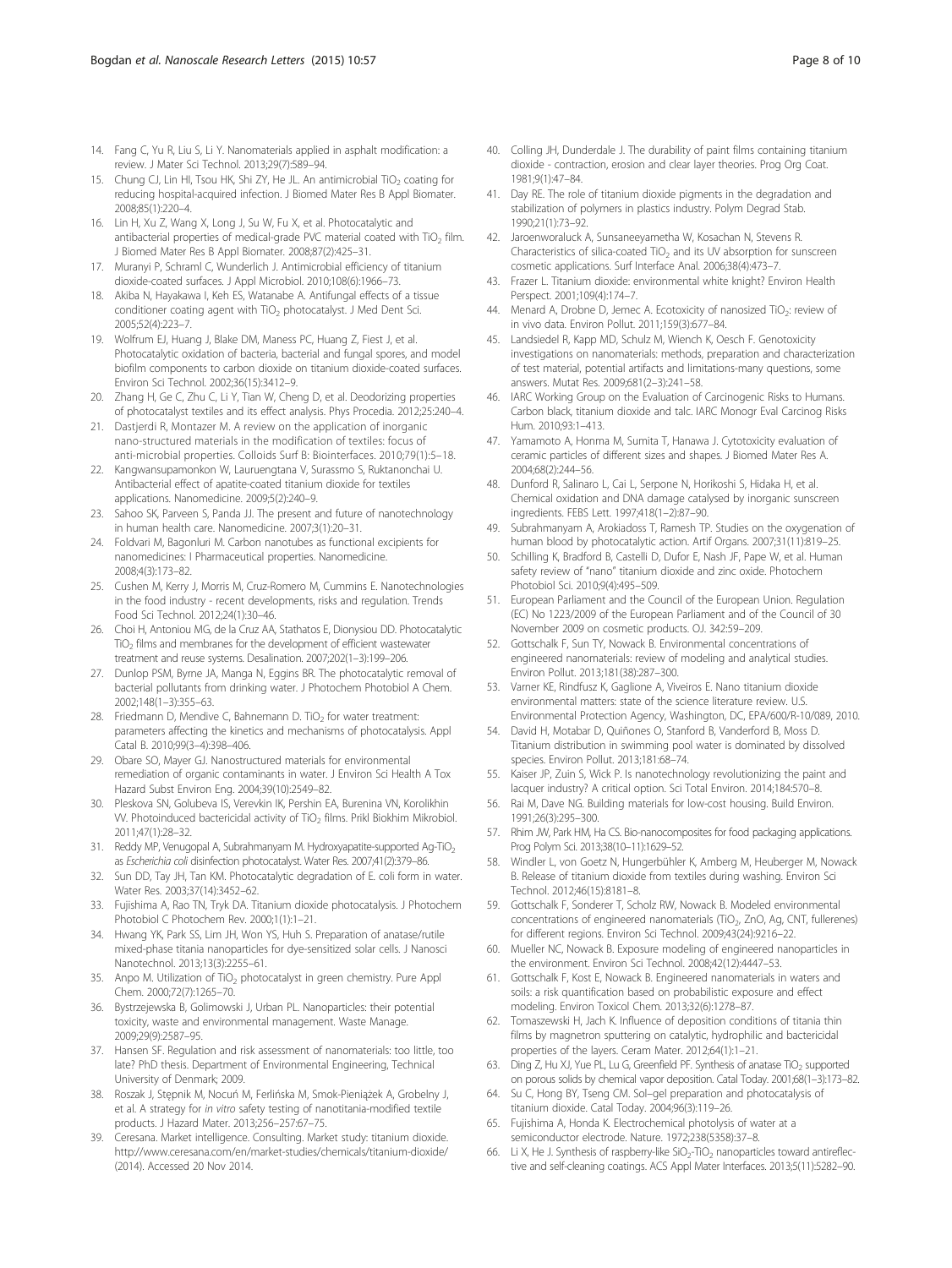- <span id="page-8-0"></span>67. Yu JC, Ho W, Lin J, Yip H, Wong PK. Photocatalytic activity, antibacterial effect, and photoinduced hydrophilicity of  $TiO<sub>2</sub>$  films coated on a stainless steel substrate. Environ Sci Technol. 2003;37(10):2296–301.
- 68. Heller A. Conversion of sunlight into electrical power and photoassisted electrolysis of water in photoelectrochemical cells. Acc Chem Res. 1981;14(5):154–62.
- 69. Le Mills A, Hunte S. An overview of semiconductor photocatalysis. J Photochem Photobiol A Chem. 1997;108(1):1–35.
- 70. Kim S, An YJ. Effect of ZnO and TiO<sub>2</sub> nanoparticles preilluminated with UVA and UVB light on Escherichia coli and Bacillus subtilis. Appl Microbiol Biotechnol. 2012;95(1):243–53.
- 71. Kühn KP, Chaberny IF, Massholder K, Stickler M, Benz VW, Sonntag HG, et al. Disinfection of surfaces by photocatalytic oxidation with titanium dioxide and UVA light. Chemosphere. 2003;53(1):71–7.
- 72. Lee JE, Ko G. Norovirus and MS2 inactivation kinetics of UV-A and UV-B with and without  $TiO<sub>2</sub>$ . Water Res. 2013;47(15):5607-13.
- 73. Pablos C, Marugán J, van Grieken R, Serrano E. Emerging micropollutant oxidation during disinfection processes using UV-C, UV-C/H<sub>2</sub>O<sub>2</sub>, UV-A/TiO<sub>2</sub> and UV-A/TiO<sub>2</sub>/H<sub>2</sub>O<sub>2</sub>. Water Res. 2013;47(3):1237-45.
- 74. Pan D, Zhan Z, Chen D, Wu Z, Pang A, Wang Y, et al. Photocatalytic bactericidal mechanism of nanoscale TiO<sub>2</sub> films on *Escherichia coli*. J Nanosci Nanotechnol. 2011;11(9):7621–6.
- 75. Sunada K, Kikuchi Y, Hashimoto K, Fujishima A. Bactericidal and detoxification effects of TiO<sub>2</sub> thin film photocatalyst. Environ Sci Technol. 1998;32(5):726–8.
- 76. Herrmann JM. Heterogeneous photocatalysis: fundamentals and applications to the removal of various types of aqueous pollutants. Catal Today. 1999;53(1):115–29.
- 77. Buechler KJ, Noble RD, Koval CA, Jacoby WA. Investigation of the effects of controlled periodic illumination on the oxidation of gaseous trichloroethylene using a thin film of TiO<sub>2</sub>. Ind Eng Chem Res. 1999;38(3):892–6.
- 78. Guillard C, Disdier J, Herrmann JM, Lehaut C, Chopin T, Malato S, et al. Comparison of various titania samples of industrial origin in the solar photocatalytic detoxification of water containing 4-chlorophenol. Catal Today. 1999;54(2–3):217–28.
- 79. Alberici RM, Jardim WF. Photocatalytic destruction of VOCs in the gas-phase using titanium dioxide. Appl Catal B. 1997;14(1–2):55–68.
- 80. Chong MN, Jin B, Chow CW, Saint C. Recent developments in photocatalytic water treatment technology: a review. Water Res. 2010;44(10):2997–3027.
- 81. Krasner SW, Weinberg HS, Richardson SD, Pastor SJ, Chinn R, Sclimenti MJ, et al. Occurrence of a new generation of disinfection byproducts. Environ Sci Technol. 2006;40(23):7175–85.
- 82. Guillard C, Bui TH, Felix C, Moules V, Lina B, Lejeune P. Microbiological disinfection of water and air by photocatalysis. C R Chim. 2008;11(1–2):107–13.
- 83. Peng B, Tan L, Chen D, Meng X, Tang F. Programming surface morphology of TiO2 hollow spheres and their superhydrophilic films. ACS Appl Mater Interfaces. 2012;4(1):96–101.
- 84. Ohdaira T, Nagai H, Kayano S, Kazuhito H. Antifogging effects of a sockettype device with the superhydrophilic, titanium dioxide-coated glass for the laparoscope. Surg Endosc. 2007;21(2):333–8.
- 85. Bartholtt W, Neinhuis C. Purity of the sacred lotus, or escape from contamination in biological surfaces. Planta. 1997;202(1):1–8.
- 86. Parker AR, Lawrence CR. Water capture by a desert beetle. Nature. 2001;414(6859):33–4.
- 87. Fujishima A, Zhang X, Tryk DA. TiO<sub>2</sub> photocatalysis and related surface phenomena. Surf Sci Rep. 2008;63(12):515–82.
- 88. Fujishima A, Zhang X. Titanium dioxide photocatalysis: present situation and future approaches. C R Chim. 2005;9(5–6):750–60.
- 89. Ohko Y, Utsumi Y, Niwa C, Tatsuma T, Kobayakawa K, Satoh Y, et al. Selfsterilizing and self-cleaning of silicone catheters coated with TiO<sub>2</sub> photocatalyst thin films: a preclinical work. J Biomed Mater Res B Appl Biomater. 2001;58(1):97–101.
- 90. Correa L, Martino MD, Siqueira I, Pasternak J, Gales AC, Silva CV, et al. A hospital-based matched case–control study to identify clinical outcome and risk factors associated with carbapenem-resistant Klebsiella pneumoniae infection. BMC Infect Dis. 2013;13:80.
- 91. Gouveia EL, Reis JN, Flannery B, Cordeiro SM, Lima JB, Pinheiro RM, et al. Clinical outcome of pneumococcal meningitis during the emergence of

pencillin-resistant Streptococcus pneumoniae: an observational study. BMC Infect Dis. 2011;11:323.

- 92. Haenle M, Fritsche A, Zietz C, Bader R, Heidenau F, Mittelmeier W, et al. An extended spectrum bactericidal titanium dioxide (TiO<sub>2</sub>) coating for metallic implants: in vitro effectiveness against MRSA and mechanical properties. J Mater Sci Mater Med. 2011;22(2):381–7.
- 93. Mohanty S, Maurya V, Gaind R, Deb M. Phenotypic characterization and colistin susceptibilities of carbapenem-resistant of Pseudomonas aeruginosa and Acinetobacter spp. J Infect Dev Ctries. 2013;7(11):880–7.
- 94. Singer J, Merz A, Frommelt L, Fink B. High rate of infection control with one-stage revision of septic knee prostheses excluding MRSA and MRSE. Clin Orthop Relat Res. 2012;470(5):1461–71.
- 95. Yahdi M, Abdelmageed S, Lowden J, Tannenbaum L. Vancomycin-resistant enterococci colonization-infection model: parameter impacts and outbreak risks. J Biol Dyn. 2012;6(2):645–62.
- 96. Yang YS, Lee YT, Tsai WC, Kuo SC, Sun JR, Yang CH, et al. Comparison between bacteremia caused by carbapenem resistant Acinetobacter baumannii and Acinetobacter nosocomialis. BMC Infect Dis. 2013;13:311.
- 97. Goswami DY, Trivedi DM, Block SS. Photocatalytic disinfection of indoor air. J Sol Energy Eng. 1997;119(1):92–6.
- 98. Goswami TK, Hingorani SK, Griest H, Goswami DY, Block SS. Photocatalytic system to destroy bioaerosols in air. J Adv Oxid Technol. 1999;4(2):185–8.
- 99. Yao Y, Ochiai T, Ishiguro H, Nakano R, Kubota Y. Antibacterial performance of a novel photocatalytic-coated cordierite foam for use in air cleaners. Appl Catal B. 2011;106(9):592–9.
- 100. Blanco-Galvez J, Fernández-Ibáñnez S, Malato-Rodriguez J. Solar photocatalytic detoxification and disinfection of water: recent overviews. J Sol Energy Eng. 2007;129(1):4–15.
- 101. Cooper AT, Goswami DY, Block SS. Solar photochemical detoxification and disinfection for water treatment in tropical developing countries. J Adv Oxid Technol. 1998;3(2):151–4.
- 102. Lonnen J, Kilvington LJ, Kehoe SC, Al-Toutai F, McGuigan KG. Solar and photocatalytic disinfection of protozoan, fungal and bacterial microbes in drinking water. Water Res. 2005;39(5):877–83.
- 103. Malato S, Blanco J, Alarcón DC, Maldonaldo MI, Fernández-Ibáñez P, Gernjak W. Photocatalytic decontamination and disinfection of water with solar collectors. Catal Today. 2007;122(1–2):137–49.
- 104. Herrera-Melián JA, Doña-Rodríguez JM, Viera-Suárez A, Rendón ET, Valdés-do-Campo C, Arana J, et al. The photocatalytic disinfection of urban waste waters. Chemosphere. 2000;41(3):323–7.
- 105. Watts RJ, Kong S, Orr MP, Miller GC, Henry BE. Photocatalytic inactivation of coliform bacteria in secondary wastewater effluent. Water Res. 1995;29(1):95–100.
- 106. Aboelzahab A, Azad AM, Dolan S, Goel V. Mitigation of Staphylococcus  $a$ ureus-mediated surgical site infections with photoactivated  $TiO<sub>2</sub>$  coatings on Ti implants. Adv Healthc Mater. 2012;1(3):285–91.
- 107. Szczawiński J, Tomaszewski H, Jackowska-Tracz A, Szczawińska ME. Effect of UV radiation on survival of Salmonella Enteritidis on the surface of ceramic tiles coated with TiO<sub>2</sub>. Bull Vet Inst Pulawy. 2010;54:479-83.
- 108. Szczawiński J, Tomaszewski H, Jackowska-Tracz A, Szczawińska ME. Survival of Staphylococcus aureus exposed to UV radiation on the surface of ceramic tiles coated with  $TiO<sub>2</sub>$ . Pol J Vet Sci. 2011;14(1):41-6
- 109. Zhao J, Yang X. Photocatalytic oxidation for indoor air purification: a literature review. Build Environ. 2003;38(5):645–54.
- 110. Chen SC, Liao CM, Li SS, You SH. A probabilistic transmission model to assess infection risk from Mycobacterium tuberculosis in commercial passenger trains. Risk Anal. 2011;31(6):930–9.
- 111. Nardell EA, Keegan J, Cheney SA, Etkind SC. Airborne infection: theoretical limits of protection achievable by building ventilation. Am Rev Respir Dis. 1991;144(2):302–6.
- 112. Schaal KP. Medical and microbiological problems arising from airborne infection in hospitals. J Hosp Infect. 1991;18(A):451–9.
- 113. Cappelletty D. Microbiology of bacterial respiratory infections. Pediatr Infect Dis J. 1998;17(8):55–61.
- 114. Warfel JM, Beren J, Merkel TJ. Airborne transmission of Bordetella pertussis. J Infect Dis. 2012;206(6):902–6.
- 115. Chuaybamroong P, Chotigawin R, Supothina S, Sribenjalux P, Larpkiattaworn S, Wu CY. Efficacy of photocatalytic HEPA filter on microorganism removal. Indoor Air. 2010;20(3):246–54.
- 116. Goswami DY, Vijayaraghavan S, Lu S, Tamm G. New and emerging developments in solar energy. Sol Energy. 2004;76(1–3):33–43.